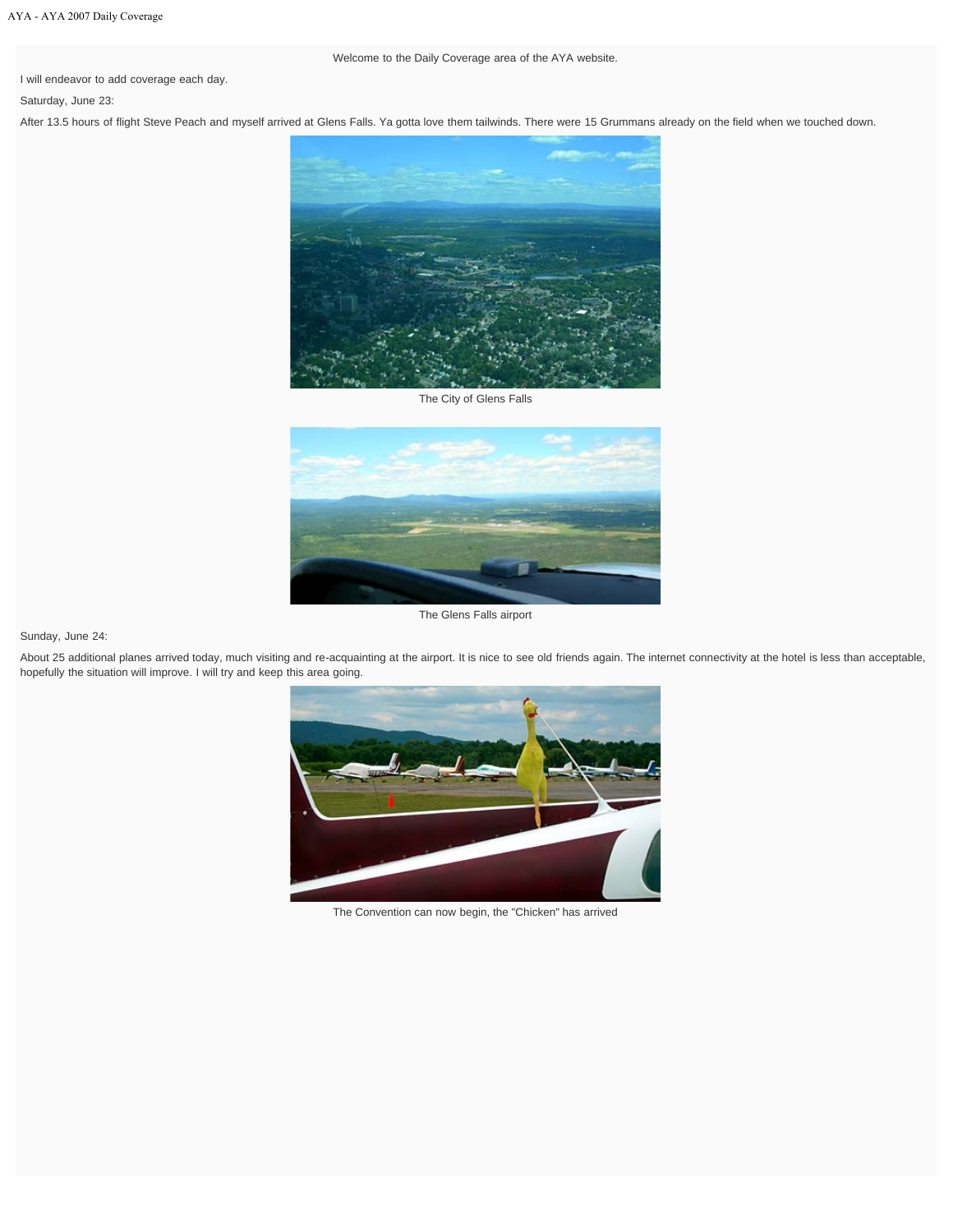

Nigel's chicken did manage to find a friend this year



There is a new (air) Marshall in town! See Liz, he really is here...



Part of Sunday's flightline

## Monday, June 25:

Monday started out with a productive Board meeting. We were done by 1:00 pm, the same day it started- pretty good compared to some of the marathons of the past. Nigel Thomas and Don Cochran were elected to further one year terms as President and Vice-President. The Star Squad enjoyed pizza in the park this evening. Roscoe and Luann entertained and educated the First Timers, a liberal number of door prizes were also distributed. A little later about 140 people gathered for the Welcome Reception. Various items were covered by convention co-chair Graham Smith. Snacks, cake, and more door prizes were distributed.

Many thanks to the generous individuals and companies that make the door prizes possible. Links will be provided on the website after the convention. Well over 60 planes are on the ground now.



Cake at the Welcome Reception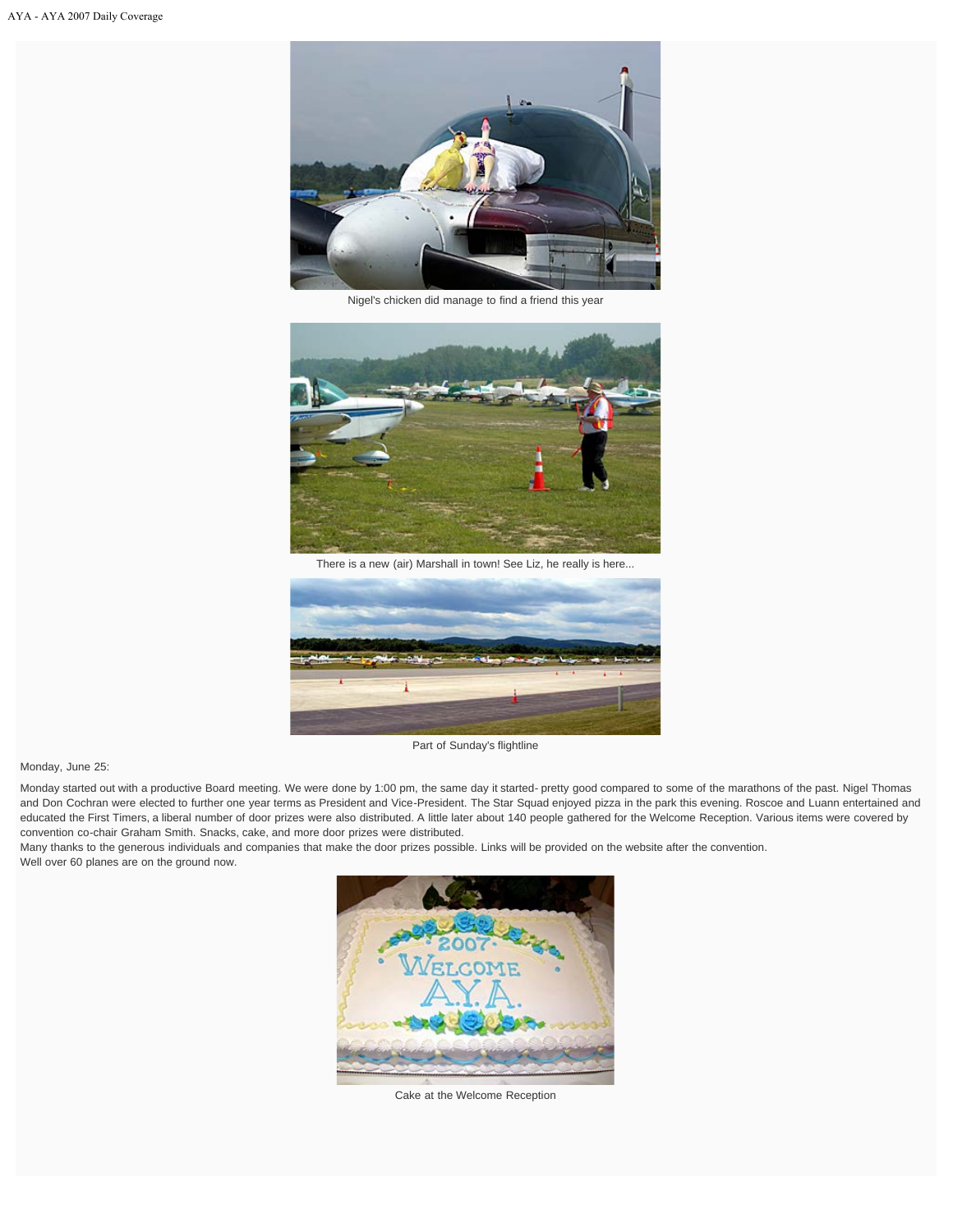

Your Board hard at work



Welcome Reception



Welcome Reception

Tuesday, June 26:

Hazy skies and hot temperatures were the order of the day. The Air Race, judging and Swap Shop took place at the airport today. About 75 planes now reside at the Glens Falls airport. The hotel hosted the Aerial Geology, Maintenance Show and Tell with John Sjaardema, Auto Gas and Grummans with Scott Peterson, and Roscoe's AA2 recovery seminars. The Ask the experts was held later in the day. Cockpit Cool also ran at the hotel with Mike Babin and Fred Kokaska.



Airport entrance



Aircraft judging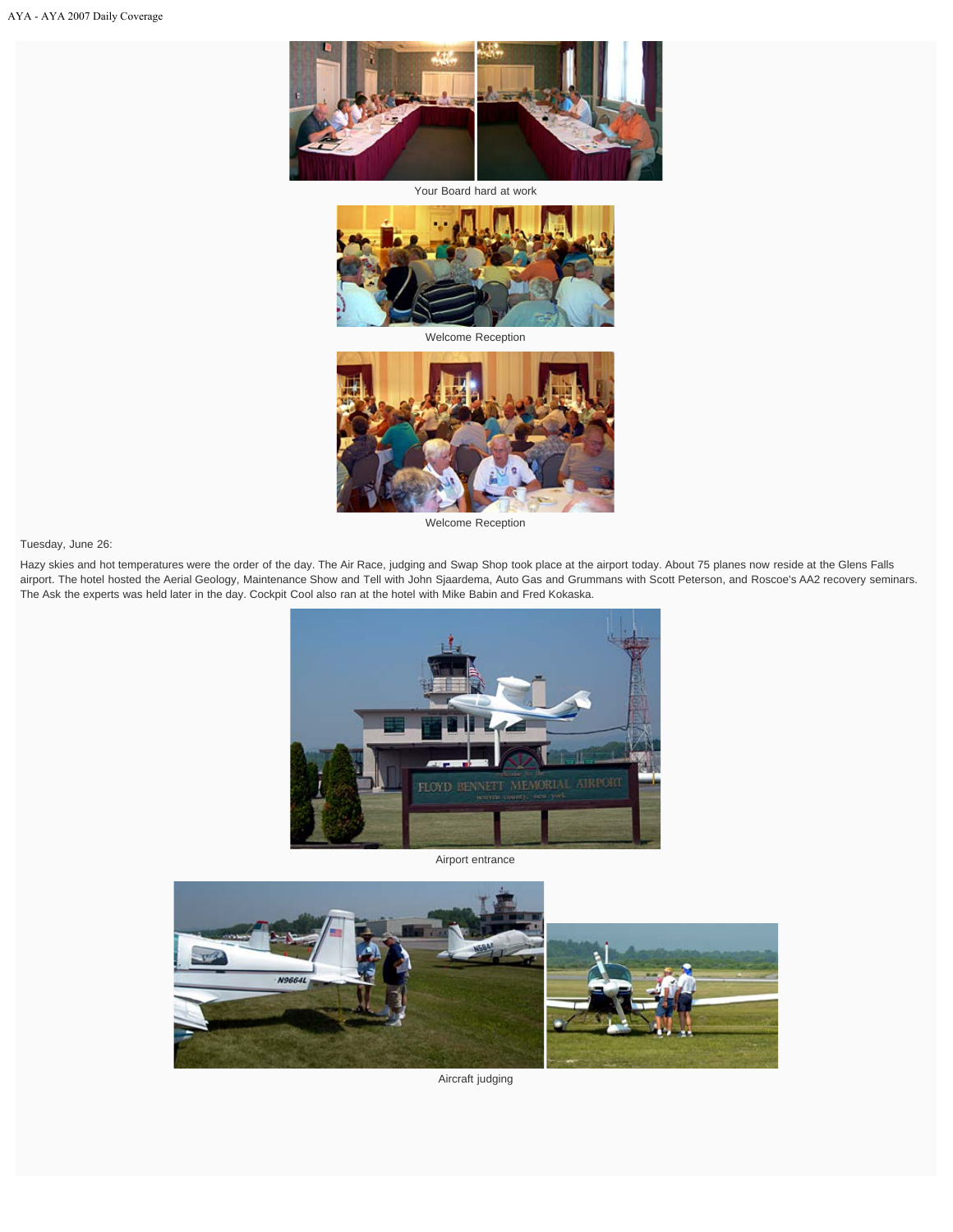

First-timer Cliff Wolfe's AA-1B from Smith Falls, ON.



Airport tent



Cockpit Cool



Mr Hickey's Aerial Geology seminar of the Glens Falls area

Wednesday, June 27:

Today's events included the Spot Landing and Flour Bombing in the morning, followed by a barbecue lunch. The trophies for the aircraft judging were handed out along with a few more door prizes, thanks Roscoe and Luann! Our Star Squad kids spent the day at Six Flags amusement park. Thank you to the volunteer parents. The Geological Air Rally was postponed until Thursday because of the heavy haze in the area. Wednesday evening saw almost everyone enjoy a pleasant dinner and cruise on Lake George. This was a very relaxing evening.



Star Squad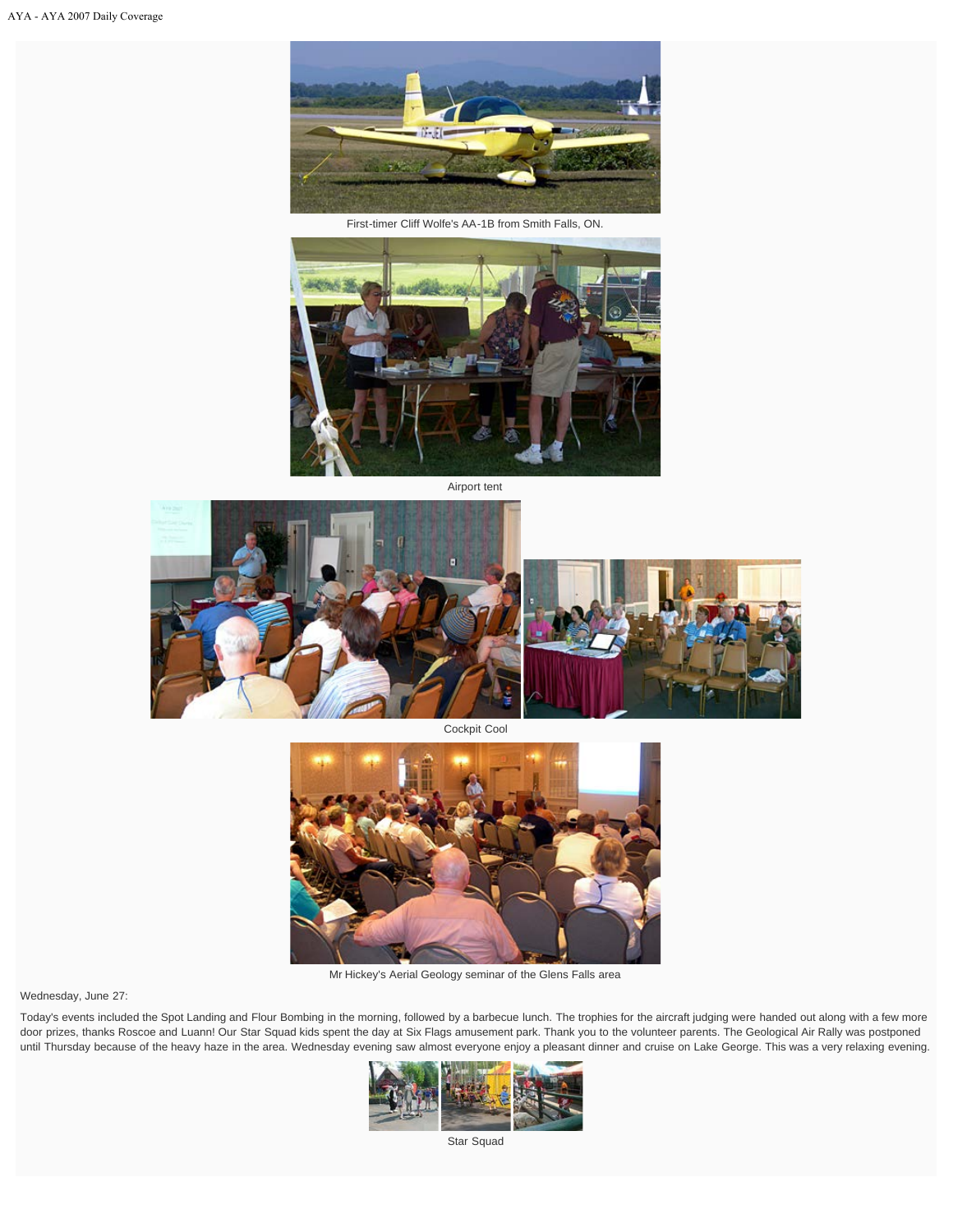

Some of the 30+ Spot Landing contestants



and the winners are...Thomas and Christine Micke



The Flour Bomb crew showing the results of many hours of training by staying in the Safety Zone- the area immediately adjacent to the target!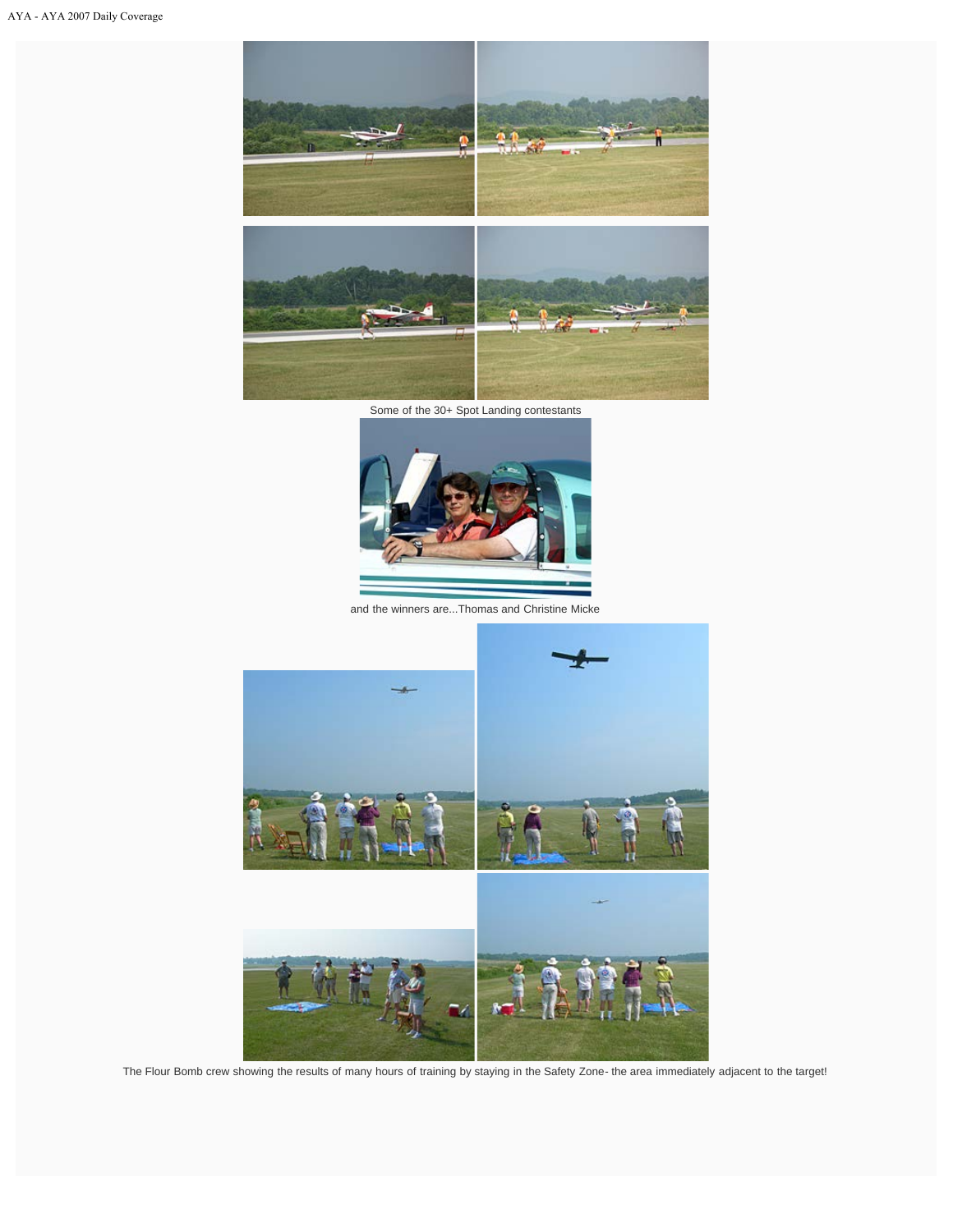

and the winners are...Jim and Kay Krause





Eating and Cruising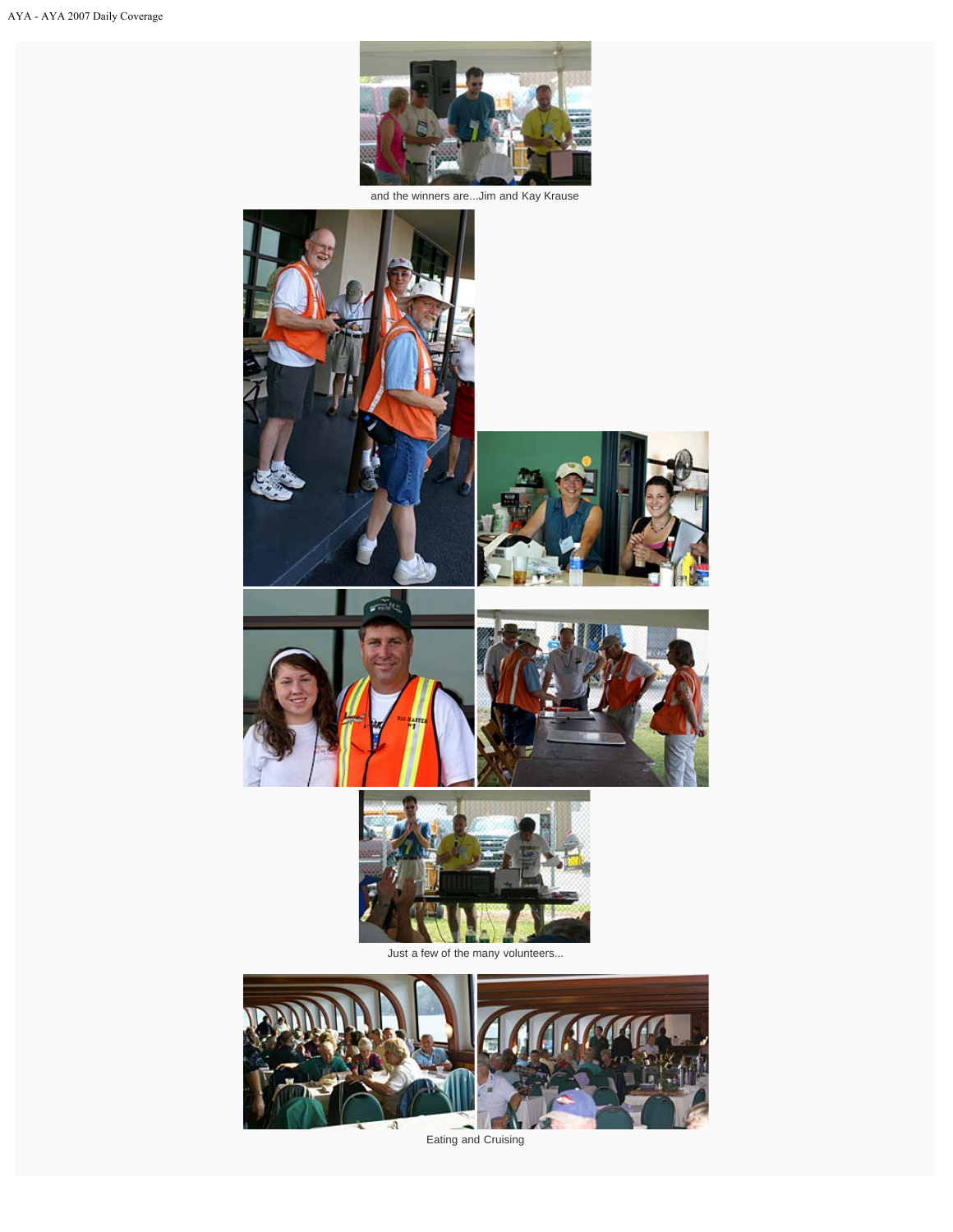

The airport barbecue lunch





David Storey - News Director, 8 North News, with AYA 2007 press relations officer, Matt Drahzal

Thursday, June 28:

Thursday morning saw the airport busy with the ground events; precision taxi, broken tow bar, precision parking, and tach check. There were several seminars at the hotel in the afternoon including a Technical Director update, comm/emergency procedures and synthetic vision.

Thursday evening brought everyone together for the wind-up banquet and awards. Of note was the unanimous choosing of Ron Levy as the Lauren Larsen recipient. Ron was actually speechless after accepting the award. Congratulations Ron.

More details and pictures coming soon.

A special thanks to the people who shared their photos with me; Maryjo Candoletti, Kenneth Ingham, Bob Gibson, Tom Jackson Jr., Matt Drahzal, and Guy Warner. Please provide any further photos, information and corrections as able.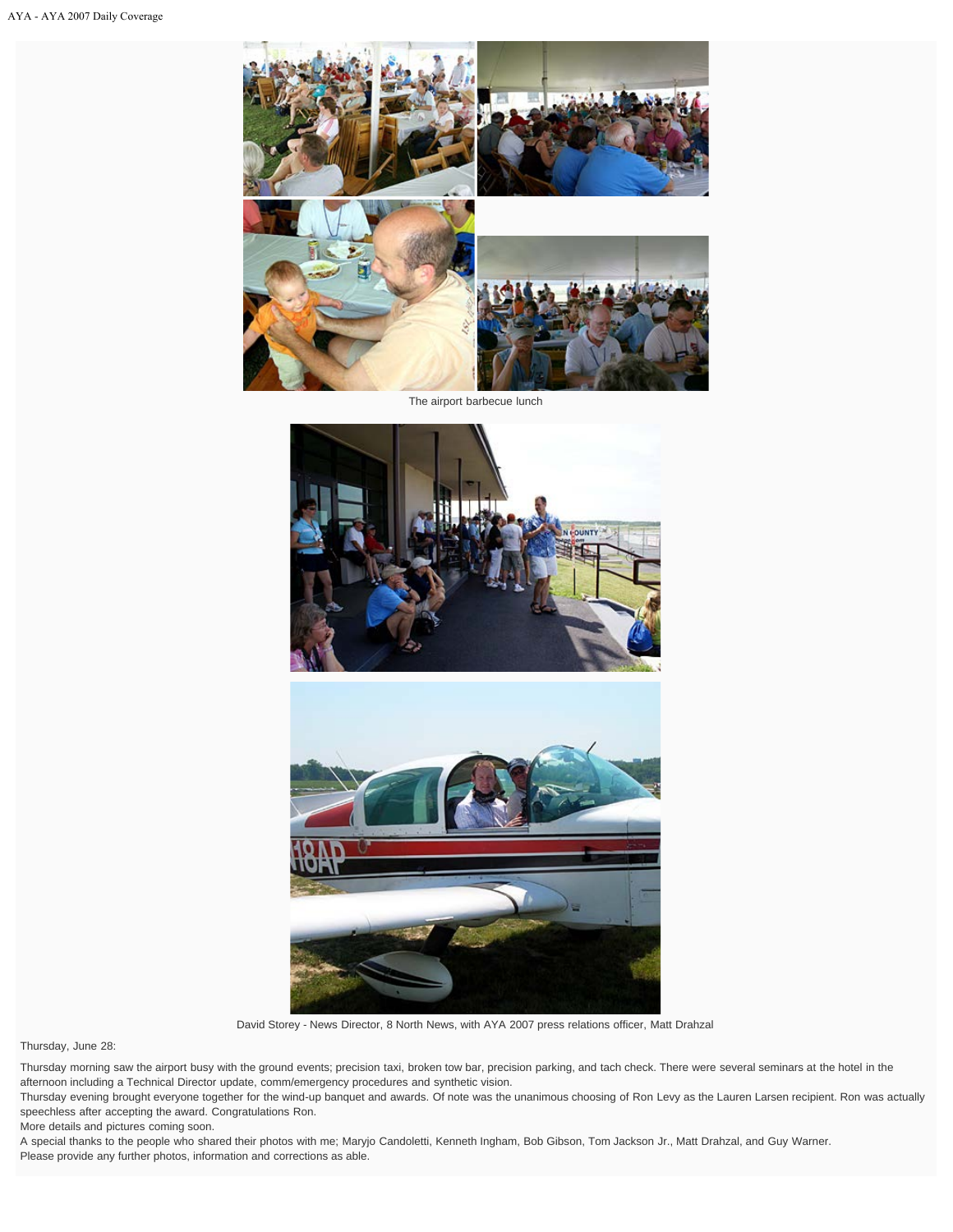Thanks everyone. Tailwinds and smooth skies to everyone.



The excellent Empire East Aviation staff, Kim, Patti and Wayne, receiving an appreciation award from Larry Tatsch



Larry with Marshall Stevens, one the most helpfull airport managers we have had.